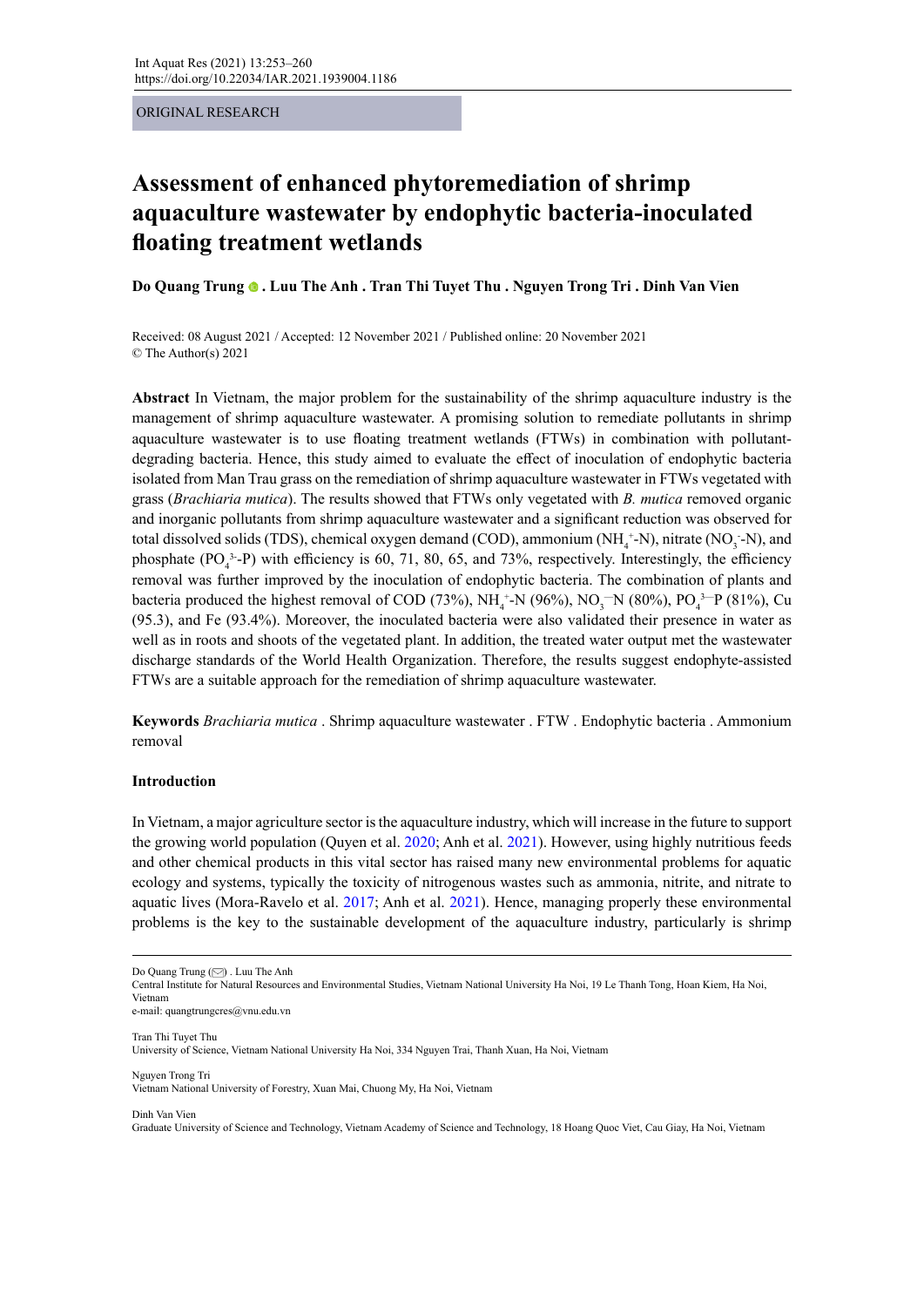cultivation.

There are three mechanisms including physical, chemical, and biological methods (Wang et al. 2008) have been applied to minimize the negative impact of harmful wastes like ammonia, nitrite, and nitrate in aquaculture, but two first methods present some limitations such as high cost, the accumulation of chemical substances in an aquaculture pond, and the un-completed removal of nitrite in the aquatic environment as well (Wang et al. 2008; Lynch et al. 2015). Hence, a biological method using microorganisms (bacteria, fungi, algae) and plants to remove harmful wastes in contaminated sites is an alternative to manage effectively the aquaculture wastewater to reuse it that save the limited freshwater resources (Afzal et al. 2014; Lynch et al. 2015; Nhan et al. 2020). Among biological methods, a promising one to remediate the aquaculture wastewater is to use floating treatment wetlands (FTWs) that constructed by soil-less buoyant mats with holes to vegetate plants so that the root directly contacts the wastewater underneath the mat. This method had been applied and showed a high efficiency of N and P removal improving the quality of the aquaculture wastewater (Lynch et al. 2015).

Notably, in FTWs, the pollutants can be removed from the contaminated water by the association between plants and bacteria (Chang et al. 2013; Zhang et al. 2014) and vice versa (Afzal et al. 2014; Khan et al. 2013). In that theme, some microorganisms in the water can colonize on the root surface or root rhizosphere to produce a biofilm (Zhang et al. 2014). On the other side, several bacteria by penetrating the root can colonize within it and/or move to the aerial parts; they were called endophytic bacteria (Afzal et al. 2014). These indicate the microorganisms play an important role in the remediation. However, it is still unclear if the inoculated bacteria present the same characteristics at different components (water, root, and shoot) of FTWs.

*Brachiaria mutica* is the salt-tolerant grass that is commonly used to remove pollutants from contaminated soil and water because they can withstand stress conditions in the wastewater due to their extensive root system and biomass (Ijaz et al. 2015; Nandakumar et al. 2019). However, FTWs using grass (*B. mutica*) as a cheap and low-cost method to remove pollutants from aquaculture wastewater have not been investigated. Moreover, the combination of plants and endophytic bacteria in FTWs for the pollutant remediation of aquaculture wastewater has not been studied. Therefore, this study aimed to evaluate the effect of endophytic bacteria in FTWs vegetated *B*. *mutica* for the remediation of pollutants  $(NH_4^+, NO_3^-,$ and  $PO_4^3$ ) in aquaculture wastewater, to identify the efficiency for pollutant removal, and to determine the persistence of the inoculated endophytic bacteria in different components (root, shoot and water) of the FTWs.

### **Materials and methods**

Shrimp aquaculture wastewater effluent collection and characterization

Shrimp wastewater sample was collected from shrimp farming in June 2021 from Nam Dinh, Vietnam. The raw shrimp wastewater sample was determined some important parameters such as pH, electrical conductivity (EC), COD, total dissolved solids (TDS), DO,  $NO_3$ -N,  $NH_4^+$ -N,  $PO_4^3$ -P and different metals (Fe, Cu) as described earlier (Eaton et al. 2005).

# Inoculated strain of Endophytic bacteria

Two endophytic *Bacillus* strains (*Bacillus velezensis* MT50, *B. amyloliquefaciens* MT51), previously isolated from Man Trau grass (*Eleusine indica*) and characterized for salt-tolerance and ammonium removal in synthesized shrimp aquaculture wastewater, were used in this study. These strains were grown overnight in Luria-Bertani (LB) broth. The pellets of bacterial cells were collected by centrifugation and then prepared the bacterial mixture by mixing equal numbers of cells of each strain (10<sup>7</sup> CFU/ml each). 100 ml of this mixture was inoculated in each FTWs microcosm experiment.

# Experimental setup of FTWs

Batch microcosm experiments were carried from June to July 2021 at VNU Central Institute for Natural

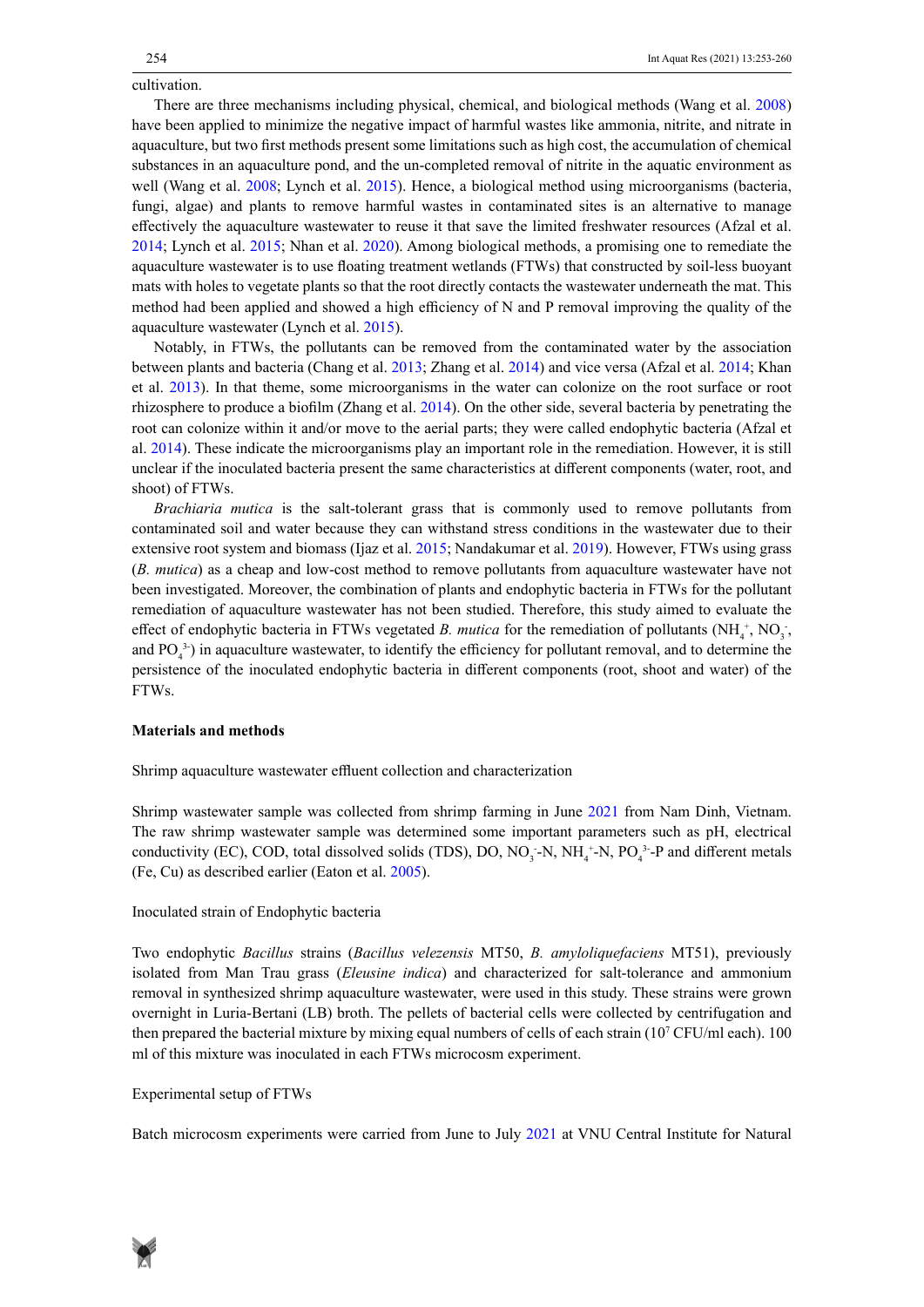Resources and Environmental Studies (VNU-CRES), Vietnam. Experiments were designed in twelve 30 L polyethylene tanks (L×W×H, 56.4×37.9×20.5 cm). Hydroponic mats (50.8×38.1×7.6 cm) were prepared from a polyethylene sheet. Each floating mat has five holes (5 cm diameter) that were used to vegetate cuttings of *B. mutica* (10 cuttings/ each hole) (Fig. 1). The cuttings were rooted and developed in a polyethylene tank containing 25 L tap water for one month, after that the tap water was replaced by the same amount of shrimp aquaculture wastewater and a bacterial mixture (100 mL) was added to the treatments where applicable. Different treatments (in triplicates) were performed in the covered tanks including shrimp aquaculture wastewater without *B. mutica* and bacterial inoculation (T1), shrimp aquaculture wastewater with *B. mutica* only (T2), shrimp aquaculture wastewater with *B. mutica* and bacterial inoculation (T3), and shrimp aquaculture wastewater with bacterial inoculation only (T4).

# Shrimp aquaculture wastewater remediation

Treated shrimp aquaculture wastewater samples were collected to determine the effect of plants, bacteria, and plant-bacteria partnerships on the remediation of shrimp aquaculture wastewater. Different parameters were determined including pH, EC, total dissolved solids (TDS), and temperature of water samples were measured using Milwaukee Mi805 Portable pH/EC/TDS/Temperature Meter (Mi805 Milwaukee, CO, USA). Dissolve oxygen (DO) was identified by Milwaukee Dissolved Oxygen Meter (MW 600, CO, USA). The other parameters such as  $NO_3$ -N,  $NH_4$ <sup>+</sup>-N,  $PO_4$ <sup>3</sup>-P, COD, Cu, and Fe were determined by using the detergent solution accompanied with a multi-parameter photometer (HI83399-02, Hana, Romania) as per the introduction of the manufacture. Physical and chemical parameters (pH, temperature, DO, TDS, EC) were observed daily monitoring in 14 days of the experimental setup. For other parameters (chemical oxygen demand (COD), ammonium-nitrogen (NH<sub>4</sub>+N), nitrate-nitrogen (NO<sub>3</sub>-N), phosphate (PO<sub>4</sub><sup>3</sup>-P), iron (Fe), and copper (Cu)), treated water samples were collected at the 1 day, 3 days, 7 days, 10 days and 14 days after experimental setup.

# Identification of inoculated bacteria in the component of FTWs

At the end of the experiment, the presence of the inoculated bacteria was determined in different components of the FTWs. The samples of treated shrimp wastewater of T3 and T4 treatments were collected to screen for the inoculated bacteria by plating on LB agar plates. Moreover, the root and shoot of *B. mutica* in the T3 experiment were also collected and used to screen for the inoculated bacteria as well. These plant samples were surface sterilized as the method described by Trung et al. (2021) and were homogenized in 0.9% NaCl solution. The homogenized solution was also plated on the LB agar plates. The inoculated plates were kept at 37°C overnight to allow the bacteria grow. Then 100 isolated colonies were used for molecular identification by Restriction Fragment Length Polymorphism (RFLP) analysis, in which the identity of the



**Fig. 1** Different components of floating treatments wetlands and experimental setup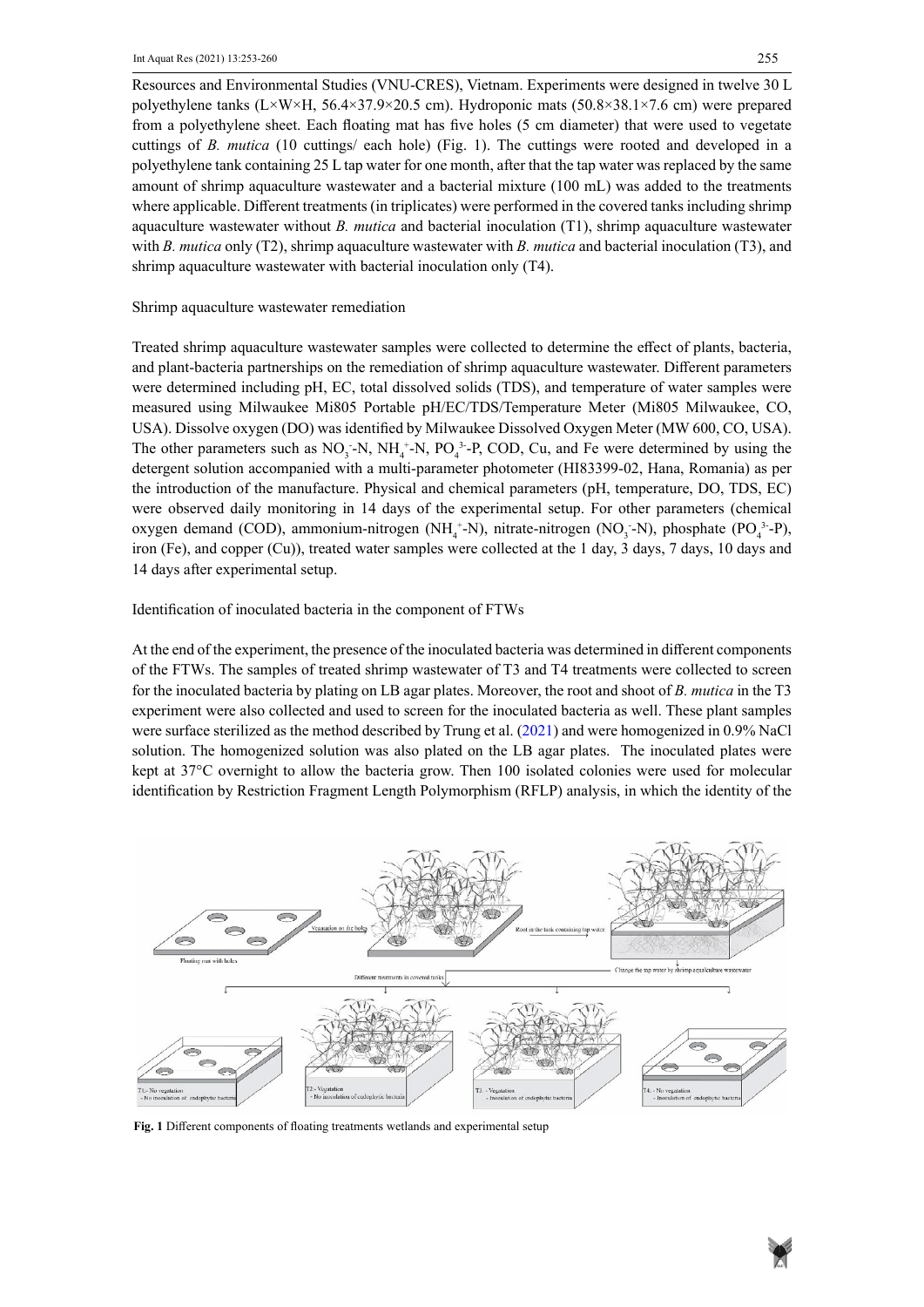isolated bacteria was compared with the inoculated strains.

Statistical analysis

Data analysis was performed by using SPSS software package version 17.0. The one-way analysis of variance (ANOVA) was used to compare data (three replicates of each treatment) among treatments. Duncan's multiple range test was used to determine the significance of the results.

# **Results and discussion**

Shrimp aquaculture wastewater characteristics

The data analysis of shrimp wastewater effluent from Nam Dinh showed high values of  $NO_3$ -N, NH<sub>4</sub><sup>+</sup>-N, PO<sub>4</sub><sup>3</sup>-P, COD compared to National Standards (QCVN 08–MT 2015; QCVN 01-BYT 2009) and also World Health Organization (2006) (Table 1). These suggest that before discharge this shrimp wastewater effluent in the river, the removal of these indicators should be done.

Phytoremediation of pollutants from shrimp aquaculture wastewater

The result showed a significant removal of total dissolved solids (TDS), chemical oxygen demand (COD), ammonium (NH<sub>4</sub><sup>+</sup>-N), nitrate (NO<sub>3</sub> -N), and phosphate (PO<sub>4</sub><sup>3</sup>-P) from shrimp aquaculture wastewater in experiment contained the floating mats vegetated with *B. mutica* (T2) compared to the control (T1) were obtained with efficiency is 60, 71, 80, 65, and 73%, respectively. It is consistent with the previous reports in which the vegetated plants present a high efficiency in remediation of pollutants in aquaculture wastewater (Raharjo et al. 2015; Omitoyin et al. 2017; Mohd Nizam et al. 2020). These can be explained by the naturally metabolic and hydraulic processes of plants (Raharjo et al. 2015; Omitoyin et al. 2017; Mohd Nizam et al. 2020). Especially, the addition of endophytic bacteria into the FTWs vegetated with the same plant species

| <b>Parameters</b>  | <b>RAW</b><br>(Wastewater<br>only) | <b>T1</b><br>(Wastewater only) | <b>T2</b><br>$(Wastewater +$<br>Plant only) | <b>T3</b><br>$(Wastexact +$<br>Plant and<br>Endophytic<br>bacteria) | <b>T4</b><br>$(Wastewater +$<br>Endophytic<br>bacteria only) | <b>National</b><br>Standards" | WHO<br>Guidelines*** |
|--------------------|------------------------------------|--------------------------------|---------------------------------------------|---------------------------------------------------------------------|--------------------------------------------------------------|-------------------------------|----------------------|
| Temperature (°C)   | $25.38 \pm 0.05$ °                 | $26.56 \pm 0.13$ °             | $28.16 \pm 0.14$ <sup>a</sup>               | $28.75 \pm 0.12$ <sup>a</sup>                                       | $27.14 \pm 0.32^{\mathrm{b}}$                                | $NG^*$                        | NG                   |
| pH                 | $6.92 \pm 0.11$ °                  | $7.12 \pm 0.03$ °              | $8.11 \pm 0.21$ <sup>a</sup>                | $8.21 \pm 0.17^{\text{a}}$                                          | $7.34 \pm 0.03^{\mathrm{b}}$                                 | $5.5 - 9$                     | $6 - 9$              |
| $EC$ ( $\mu$ s/cm) | $1115 \pm 4.13$ <sup>c</sup>       | $1113 \pm 0.71$ <sup>c</sup>   | $1106 \pm 2.31^{\mathrm{b}}$                | $1104 \pm 1.87$ <sup>a</sup>                                        | $1107 \pm 0.15^{\mathrm{b}}$                                 | NG                            | <b>NG</b>            |
| TDS(mg/l)          | $629 \pm 1.39$ <sup>c</sup>        | $614.5 \pm 5.61$ °             | $247 \pm 4.37$ <sup>a</sup>                 | $246 \pm 8.14$ <sup>a</sup>                                         | $441 \pm 4.51$ <sup>b</sup>                                  | ${}< 1000$                    | 1500                 |
| DO(mg/l)           | $4.54 \pm 0.31$ °                  | $4.75 \pm 0.07$ °              | $5.8 \pm 0.14$ <sup>a</sup>                 | $5.7 \pm 0.21$ <sup>a</sup>                                         | $5.2 \pm 0.03^{\mathrm{b}}$                                  | $\geq$ 2                      | $\geq$ 2             |
| $COD$ (mg/l)       | $106 \pm 1.37$ <sup>e</sup>        | $68 \pm 1.43$ <sup>d</sup>     | $30 \pm 4.24^{\mathrm{b}}$                  | $28.87 \pm 3.12$ <sup>a</sup>                                       | $35 \pm 1.52$ <sup>c</sup>                                   | $<$ 30                        | < 50                 |
| $NO3$ -N (mg/l)    | $17.57 \pm 0.37$ °                 | $15.72 \pm 0.02$ <sup>d</sup>  | $6.15 \pm 0.03^{\mathrm{b}}$                | $3.55 \pm 0.02$ <sup>a</sup>                                        | $6.54 \pm 0.07$ <sup>c</sup>                                 | < 15                          | $<$ 30               |
| $NH_4^+$ -N (mg/l) | $9.12 \pm 0.14$ <sup>c</sup>       | $8.39 \pm 0.01$ <sup>c</sup>   | $1.81 \pm 0.03^{\mathrm{b}}$                | $0.32 \pm 0.01$ <sup>a</sup>                                        | $1.92 \pm 0.03^{\mathrm{b}}$                                 | < 0.9                         | < 5.0                |
| $PO43 - P (mg/l)$  | $76.32 \pm 3.5$ <sup>d</sup>       | $70.84 \pm 0.26$ <sup>d</sup>  | $20.63 \pm 1.71^{\mathrm{b}}$               | $14.57 \pm 1.71$ <sup>a</sup>                                       | $48.53 \pm 1.71$ °                                           | < 0.5                         | < 15                 |
| Fe (mg/l)          | $0.52 \pm 0.11$ <sup>c</sup>       | $0.51 \pm 0.12$ <sup>c</sup>   | $0.031 \pm 0.14$ <sup>a</sup>               | $0.029 \pm 0.15$ <sup>a</sup>                                       | $0.31 \pm 0.13^{\mathrm{b}}$                                 | < 2.0                         | < 5.0                |
| $Cu$ (mg/l)        | $0.61 \pm 0.012^{\mathrm{b}}$      | $0.60 \pm 0.014^{\mathrm{b}}$  | $0.04 \pm 0.003$ <sup>a</sup>               | $0.04 \pm 0.002$ <sup>a</sup>                                       | $0.57 \pm 0.012^{\mathrm{b}}$                                | < 1.0                         | < 0.2                |

Table 1 Mean water quality of raw and treated shrimp aquaculture wastewater collected from Nam Dinh, Vietnam after two weeks

a, b, c Each value is mean ± SD. Values in the same row with the same letter are not significantly different as determined by Duncan's test ( $P < 0.05$ ).

(\* ) Abbreviations: COD: Chemical Oxygen Demand, DO: Dissolved Oxygen, TDS: total dissolved solids, EC: electrical conductivity . NG: Not given

( \*\*) (QCVN 08-MT, 2015): National Technical Regulation on Surface Water Quality, Vietnam. Excepted for TDS, that referenced from (QCVN 01-BYT, 2009): National technical regulation on drinking water quality, Vietnam.

(\*\*\*) (World Health Organization, 2006): A compendium of standards for wastewater reuse in the Eastern Mediterranean Region from WHO, for Jordanian Standard.

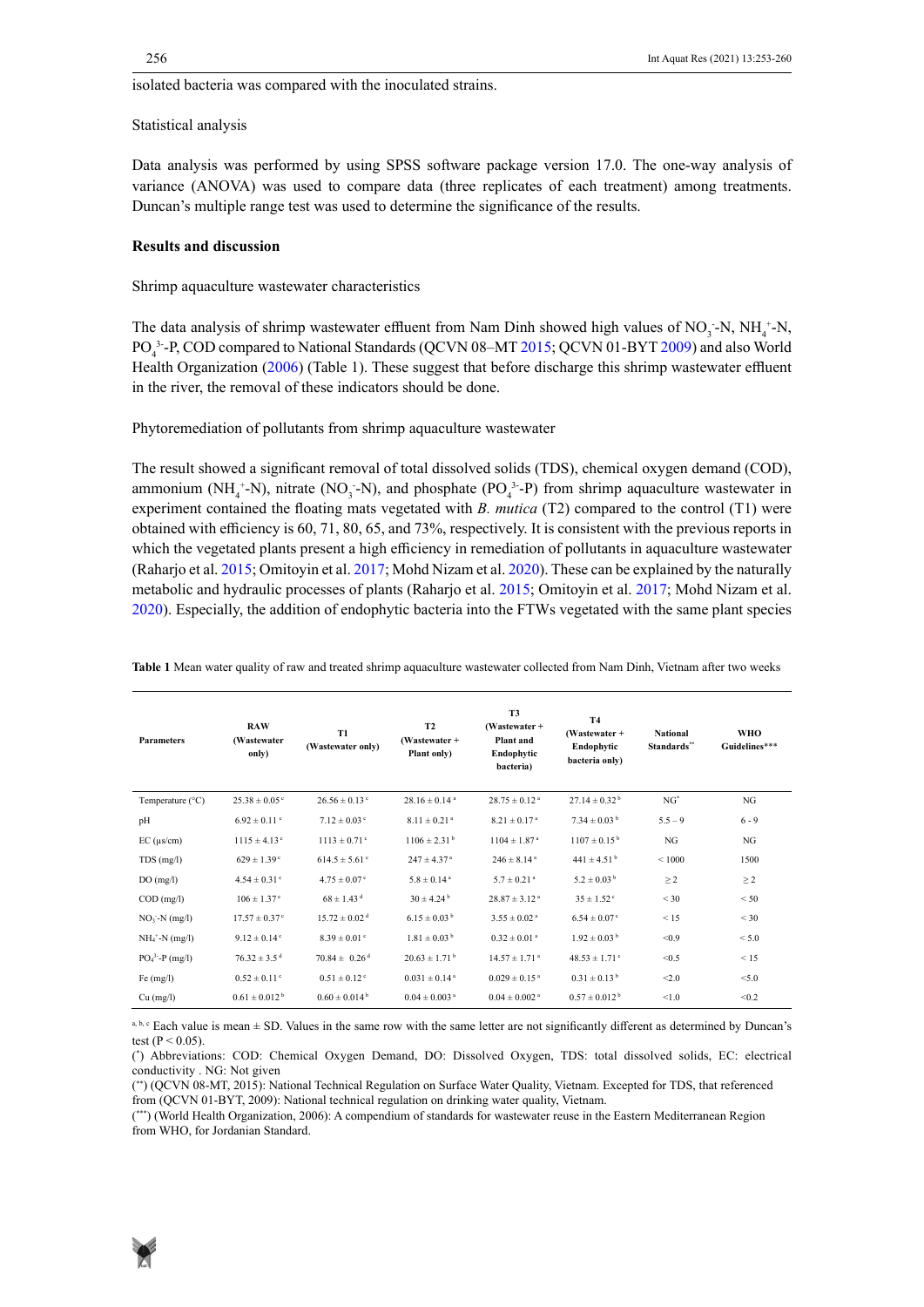(T3) produced a dramatically better remediation of aquaculture wastewater (such as COD (removed 73%),  $NH_4^+$ -N (removed 96%),  $NO_3^-N$  (removed 80%), and  $PO_4^{\,3-}P$  (removed 81%)) than other FTWs having only plant (T2) or bacterial inoculation (T4). These might due to (1) the function of inoculated bacteria in degrading the pollutants in the effluent improving the plant growth (Shehzadi et al. 2014; Ijaz et al. 2015); and (2) the plant generated an optimal microenvironment around their roots beneficial for the microbial activities in thriving and removing the pollutants (Van de Moortel 2008; Ijaz et al. 2015).

In this experiment, the water temperature changed from 25.3  $\pm$  0.12 °C to 29.25  $\pm$  0.05 °C and from 25.4  $\pm 0.03$  °C to 29.35  $\pm 0.06$  °C for the control and treatments, respectively. It is well known that temperature plays a role in the solubility of many chemical compounds in water such as ammonia hence affecting aquatic lives. This temperature is suitable for plant growth.

Another indicator is the pH value which was fluctuated during the experiments. Notably, the pH in the FTWs with plants was slightly decreased (from  $6.8 \pm 0.8$  to  $6.4 \pm 0.6$  in T2 and from  $6.8 \pm 0.5$  to  $6.1 \pm 0.6$ 0.4 in T3) than the one (around  $6.8 \pm 0.6$ ) in the FTWs without plants (Table 1 and Fig. 2). This pH range is within the limits required for conserving aquatic ecology and for animals (QCVN 08-MT 2015; World Health Organization 2006). This pH reduction could be the result of (1) acidic exudates released from root (Lynchet et al. 2015; Ijaz et al. 2015) and/or (2) carbon dioxide (CO2) generated during roots respiration (Ijaz et al. 2015; Yasin et al. 2021), and/or (3) organic acids produced by the microbial metabolism (Trung et al. 2021). Moreover, a similar trend was noticed for the reduction of EC parameter in all treatments making the effluent safe for use in irrigation (Fig. 2). This EC reduction could due to the degradation and/ or production of inorganic and organic compounds in the effluent (Ijaz et al. 2015). For the total dissolved solids (TDS), as can be seen in Table 1, the average concentration in T2 (247  $\pm$  4.37) and T3 (246  $\pm$  8.14) treatments presented a significant decrease compared to the control (T1) and with bacteria only (441  $\pm$ 4.51). These TDS values were in the range of National Standards (QCVN 08-MT 2015; QCVN 01 – BYT 2009) and WHO (2006). Also presented in Table 1, the Cu and Fe concentration showed a decreased trend after 14 days from 0.52 to 0.029 mg/l (95.3%) and 0.61 to 0.04 mg/l (93.4%), respectively.

Moreover, the results also presented the amount of the dissolved oxygen concentration (DO) of all experiments on the first day was around  $4.55 \pm 0.07$  mg/l, which decreased in next day before steadily increased in the day after (Fig. 2). The interesting phenomenon was the measured OD values in vegetated treatments were significantly higher than OD value determined in the unvegetated treatments. This is not consistent with previous results, in which the OD in the unvegetated treatments was higher than in the vegetated treatments (Iamchaturapatr et al. 2007). This difference can be explained by the difference in the experiment designed in this study. Here, we also covered the unvegetated treatments with the floating mat that blocked the direct contact of the oxy in the air and the sunlight with the water preventing the photosynthetic activity (possibly, the algae) in the unvegetated treatment. On the other side, the vegetation of plants of the growing FTW system could have increased the diffused oxygen in the rhizosphere through the plant roots increasing the OD value (Ijaz et al. 2015; Rehman et al. 2019).



sewage wastewater without vegetation and bacterial inoculation,  $(T2)$  sewage wastewater with vegetation only,  $(T3)$  sewage wastewater with vegetation and bacterial inoculation, (T4) sewage wastewater with bacterial inoculation only. Each value is mean of three replicates. Different letters indicate statistically significant differences between treatments at a 5% level of significance. **Fig. 2** Percentage improvement of pH, EC, and DO of shrimp aquaculture wastewater after two weeks with different treatments. (T1)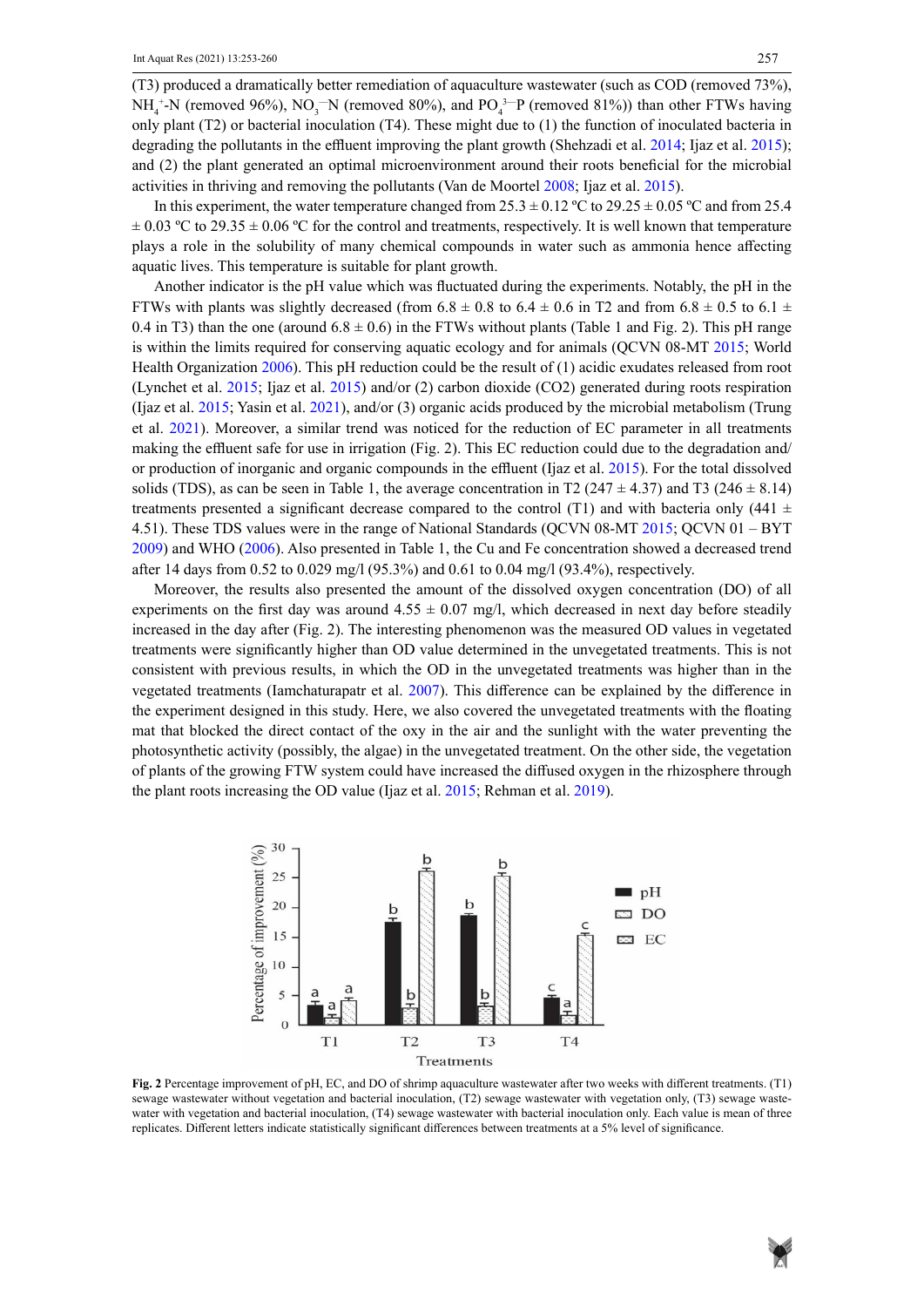It was reported the oxygen concentration in the effluent was a key role in reducing COD in the aquatic system (Vymazal 2010). In this study, the FTWs vegetated with *B. mutica* increased the OD value in the effluent (Fig. 2) and consequently enhanced the degradation of organic pollutants (Fig. 3). In the association with inoculated endophytic bacteria, the treatments vegetated with *B. mutica* presented the highest efficiency of COD reduction (about 73%). This result was in agreement with the report of Sun et al. (2009), in which bacterially assisted Canna-carrying FTWs significantly improved the COD removal efficiency. This might be the inoculated bacteria functioned in transforming and decomposing the organic compounds (Vymazal 2010). For example, the endophytes combined with the plant (*Brachiaria mutica*) presented a dramatical removal of organic compounds such as oil and grease (more than 53%) (Ijaz et al. 2015); or two plant species (*Brachiaria mutica* and *Leptochloa fusca*) associated with *Acinetobacter* sp. greatly enhanced the removal of sodium dodecyl sulphate (97.5%) in wastewater (Yasin et al. 2021). These results suggest the promising application of FTWs in association with endophytic bacteria to reduce COD in the aquatic system.

In terms of nutrient removal, the results presented a significant removal of  $NO_3$ -N,  $NH_4$ <sup>+</sup>-N,  $PO_4$ <sup>3</sup>-P in the vegetated treatments compared to the unvegetated treatments. Especially, as can be seen from Fig. 3, the highest removal efficiency of nutrients in the effluent was observed at the T3 experiment among others suggesting the plant–endophyte synergism is the key factor in the elimination of eutrophication in shrimp wastewaters. This was supported by the study of Sun et al. (2009), in which the removal efficiency of total nitrogen in 5 days increased from 50.4% (used only the *canna indica* vegetated floating bed) to 72.1% (used the *canna indica* vegetated floating bed in combination with bacterial inoculation). In this experiment, the removal efficiency of NO<sub>3</sub>-N, NH<sub>4</sub><sup>+</sup>-N was increased from 54.63% and 80.15% to 79.79% and 96.49%, respectively, for vegetated FTWs with and without bacterial inoculation. Moreover, a similar trend was observed for  $PO_4^3$ -P reduction, which was significantly higher in the vegetated FTWs inoculated with bacteria than the vegetated FTWs only. These results indicated the nutrients  $(NO_3-N, NH_4^+N, PO_4^{3-}P)$ could be removed from the water through natural uptake of plant for nutrients and/or natural metabolism of the plant and associated microbes such as ammonium oxidation, nitrification (Iamchaturapatr et al. 2007; Mohd Nizam et al. 2020).

The determination of the inoculated endophytic bacteria in FTWs

It was reported that the degradation of organic pollutant in phytoremediation strongly depend on the plantbacteria synergism and correlates with a number of contaminants-degrading bacterial communities in their



Water quality parameters

without vegetation and bacterial inoculation, (T2) sewage wastewater with vegetation only, (T3) sewage wastewater with vegetation and bacterial inoculation, (T4) sewage wastewater with bacterial inoculation only. Each value is mean of three replicates. Different letters indicate statistically significant differences between treatments at a  $5%$  level of significance. letters indicate statistically significant differences between treatments at a 5% level of significance. **Fig. 3** Percentage removal of pollutants in shrimp farm effluent treated in two weeks in different treatments. (T1) sewage wastewater

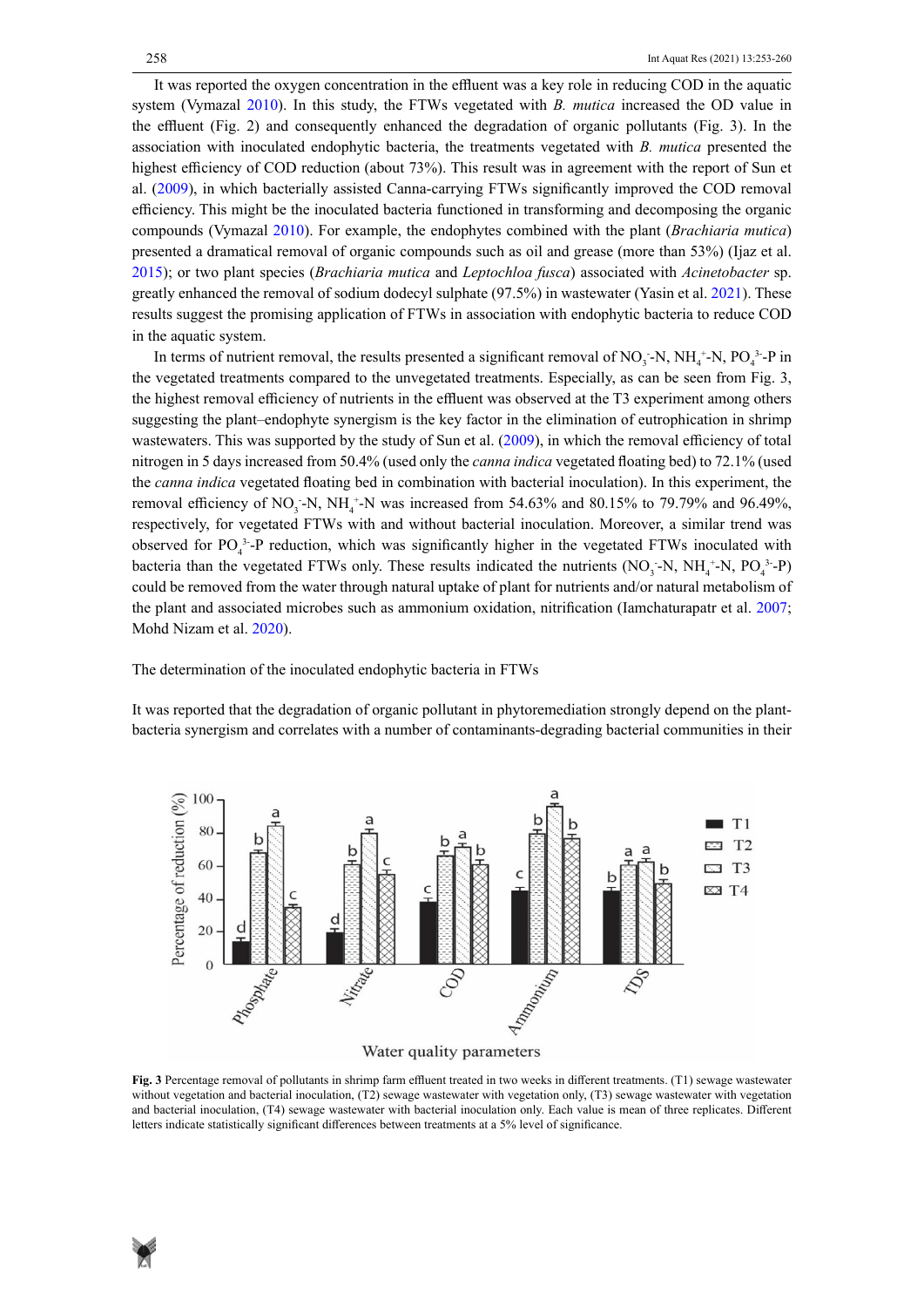Table 2 Identification of the inoculated endophytic bacteria in the water, root interior, and shoot interior of *Brachiaria mutica* vegetated in FTWs

| Treatments <sup>*</sup> | Water sample<br>$(x10^3 CFU/ml)$ | Root sample<br>$(x10^3 CFU/g)$ | Shoot sample<br>$(x10^3 CFU/g)$ |
|-------------------------|----------------------------------|--------------------------------|---------------------------------|
| T <sub>3</sub>          | $6.72 \pm 2.32$                  | $13.21 \pm 2.17$               | $7.64 \pm 2.18$                 |
| T <sub>4</sub>          | $4.24 \pm 1.51$                  | ۰                              | $\overline{\phantom{a}}$        |

\*(T3) sewage wastewater with vegetation and bacterial inoculation, (T4) sewage wastewater with bacterial inoculation only. Each value is mean of three replicates  $\pm$  SD.

environment (Ijaz et al. 2015; Tara et al. 2019). In this study, the inoculated endophytes were observed not only in the water but also in the root, shoot of the vegetated *B. mutica* (Table 2). This could be because the inoculated bacteria are the endophytic bacteria that presented salt-tolerance and multiple host infection (Trung et al. 2021).

Moreover, the results also showed a relatively higher number of inoculated bacteria in the water sample collected from vegetated treatment (T3) than that in the unvegetated treatment (T4). This could be the plants produced optimal microenvironment surrounding their root for the growth of the inoculated and indigenous microbes, subsequently increased number of inoculated endophytes in T3 (Ijaz et al. 2015; Tara et al. 2019). Interestingly, the screening experiment also showed significantly higher numbers of the inoculated bacteria in the root interior  $(13.21 \times 10^3 \text{ CFU/g})$  than that of shoot interior  $(7.64 \times 10^3 \text{ CFU/g})$ . This is consistent with the result of Fatima et al. (2015), in which the inoculated bacteria preferred the root interior to the shoot interior.

## **Conclusions**

This study was carried out to strengthen the potential application of FTWs for a low-cost and feasible method of reducing pollutants of shrimp aquaculture effluents. The results showed that FTWs vegetated with *B. mutica* presented a significant removal of pollutants in the shrimp aquaculture effluents, especially in the combination with the bacterial inoculation the removal efficiency was even higher. In addition, the results also presented bacterial colonization of the inoculated endophytes in root and shoot of *B. mutica* that might produce the plant-bacteria interaction to enhance the removal of organic and inorganic pollutants and excess nutrients in the shrimp aquaculture effluents. These data suggest the application of endophytic bacteria in FTWs vegetated with *B. mutica* to remediate the pollutants in the shrimp aquaculture effluents.

**Abbreviation** COD, chemical oxygen demand; CFU, colony forming unit; DO, dissolved oxygen; FTW, floating treatment wetland; LB, Luria-Bertani; TDS: total dissolved solids, EC: electrical conductivity

**Competing interests** The authors declare that they have no competing interests.

**Author's contribution** DQT and LTA conceptualized and supervised the project, designed experiments, analysed data, and prepared original manuscript draft. TTTT activated endophytic bacteria, carried out greenhouse experiments, analyzed data. NTT was involved in final interpretation of data, and editing of the manuscript. DVV was involved in revised Tables in manuscript, and prepared the manusript. All authors have read and approved the manuscript.

**Author's information** Dr. Do Quang Trung is a plant biotechnologist. He interested in the interaction between plant and endophytic bacteria in remediating the pollutants in contaminated location. Assoc.Prof. Luu The Anh is an expert in soil and water science. He interested in the exchange of pollutant between soil and water, and the factors affected that process. Dr. Tran Thi Tuyet Thu is an expert in microbiology. She also interested in the nutrient uptake of plant and factors influence to the plant uptake. M.Sc. Nguyen Trong Tri is an expert in hydroponic vegetation. He has experience in nutrient uptake of plant vegetated on floating mat. M.Sc. Dinh Van Vien is an expert in aquaculture wastewater treatment. He has experience in using microorganisms to treat wastewater.

**Acknowledgement** This research has been done under the research project QG.21.60 "Screening of plant endophytic bacteria with ammonium oxidation capabilities for the application in wetland technology" of Vietnam National University, Hanoi. The Vietnam National University, Hanoi provided funds for collecting samples and buying chemicals for experiments and supported experimental